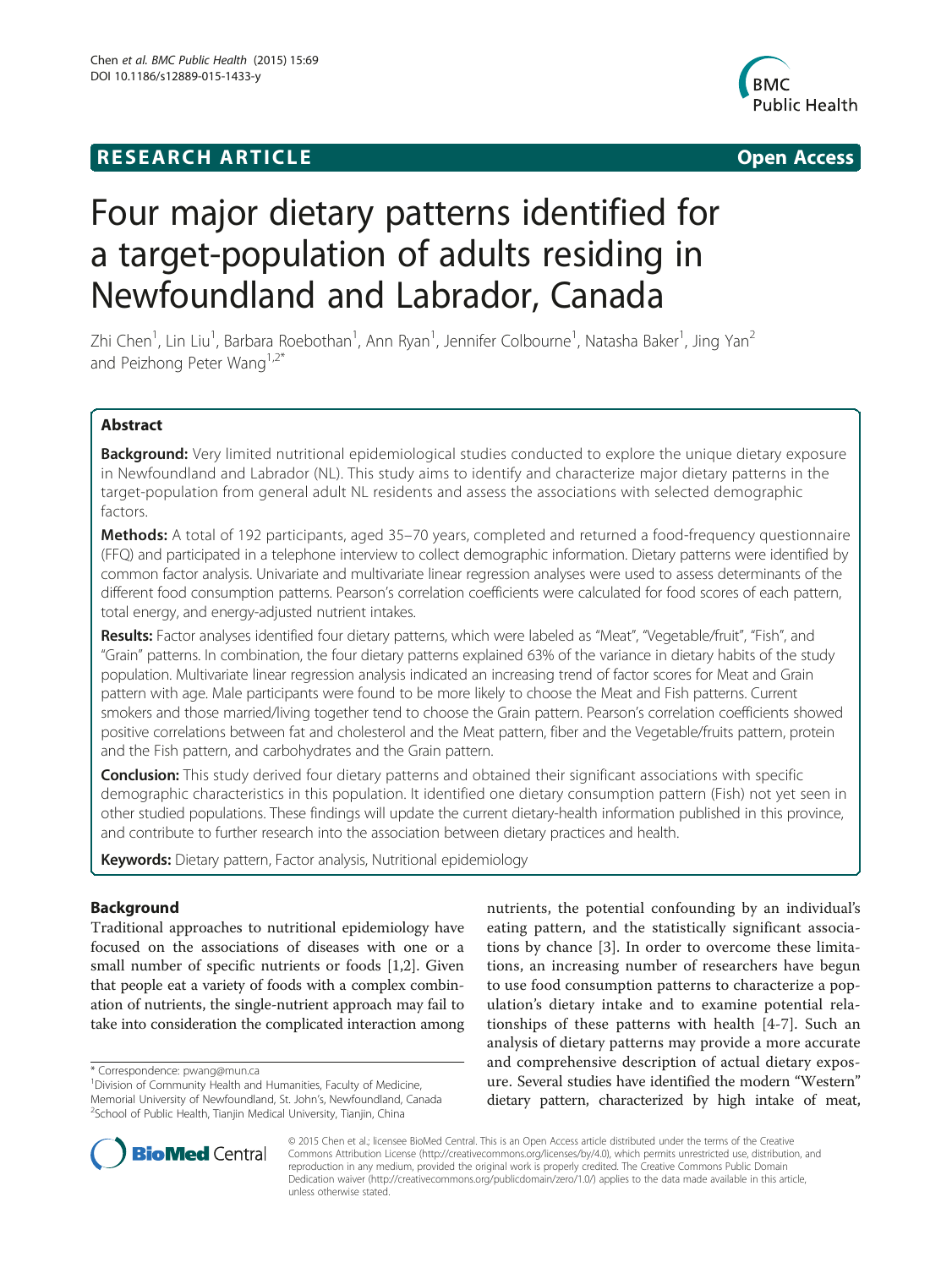highly processed foods, and sweets [[2,8](#page-7-0)-[11](#page-7-0)]. In contrast, a healthier pattern referred to as "Healthy or Prudent", is characterized by higher intake of fruits, vegetables, legumes, whole grains, poultry, and fish [\[11\]](#page-7-0). These two major dietary patterns are not only associated with health outcomes, but have also been shown to be related to age, gender, living area, educational attainment, and other baseline demographic characteristics. For example, findings of Park SY et al. [\[12\]](#page-7-0) and also Schulze MB et al. [[13](#page-7-0)], suggest that in Hawaii, Los Angeles and some European populations that older residents are more likely to practice the vegetable-based dietary intake pattern over the Western pattern. Also, a study conducted in the US has suggested that, urbanites tend to choose the healthier dietary pattern as compared to rural residents and women have a healthier dietary pattern than men [\[14](#page-7-0)].

It is widely believed that dietary and cultural differences exist between Newfoundland and Labrador (NL) and the rest of Canada due partly to geographic isolation [[15\]](#page-7-0). The life expectancy is lower [[16](#page-7-0)] and the rates of death due to such chronic illnesses as cardiovascular disease and diabetes mellitus are higher than in any of the other ten Canadian provinces [\[17,18](#page-7-0)]. However, very limited nutritional epidemiological research has been conducted to examine unique characteristics of the NL diet. Additionally, because the 2004 Canadian Community Health Survey (CCHS Cycle 2.2, Nutrition Focus) [[19\]](#page-7-0) did not contain some foods commonly found in the NL diet, such as, pickled meat and cloudberry (bake-apples), it may not have portrayed an accurate representation of this population's dietary intake. It could be that dietary intakes of this population were not well estimated by analysis of CCHS data. Therefore, there is a need to investigate the dietary patterns of NL residents, in order to know more about the true current food consumption patterns of this population and to see if such dietary patterns can provide insight into the elevated rates of illness experienced in the province.

Realizing the potential value of studying this particular population with its somewhat unique dietary characteristics and the higher rates of certain illnesses, our research group has recently developed and validated a foodfrequency questionnaire (FFQ) for use with this population [\[20](#page-7-0)]. The objectives of this study are to proceed with the next step of a larger investigation of this population by using this tool to make a preliminary evaluation of the dietary patterns in one subgroup of the NL population, the adult, and to assess whether these patterns vary according to demographic characteristics.

# Methods

Dietary data used in this study were collected in the Canadian province of NL between February 2011 and May 2012.

## Sampling design and sample size

According to the 2011 Census Information and Statistics [[21\]](#page-7-0), the population of NL is approximately 514,536, with over 57% rural residents. A stratified random digit dialing [[22](#page-7-0)] with proportional allocation sampling methodology was adopted for this study. Geographically, the survey covered the whole of NL, including both the urban and rural areas.

With the intention of measuring food intake for the general adult population of NL, the following inclusion criteria were used. An eligible participant was required to be:

- 1) A non-institutionalized adult resident of NL who had lived in NL for at least two years at the time of the study;
- 2) 35–70 years of age;
- 3) Able to speak and read English at the 8th grade level; and
- 4) Without the following conditions at the time of the study: cognitive impairment, psychological challenges, or pregnancy.

Therefore, using a list of landline telephone numbers provided by Info Canada, an initial random sample of 450 participants from the general population was recruited by telephone. A total of 306 persons were identified as eligible respondents and were sent the survey packages. Two hundred five (205) individuals participated in the survey, giving a response rate of 67.0%. This research was approved by the Health Research Ethics Board (HREB) [[23\]](#page-7-0) at Memorial University.

# Dietary intake assessment method

A self-administered food-frequency questionnaire (FFQ) was used to collect food consumption information among the NL adult population. The FFQ was modified from the Hawaii FFQ to account for the unique food consumption habits in NL. The original Hawaii FFQ was designed to assess the typical food intake of individual males and females in a multi-ethnic Hawaiian/Southern Californian population [\[24-27](#page-7-0)]. In the adapted NL FFQ, food items considered unusual in NL (for example, tamales and ham hocks) were deleted or altered while some items commonly consumed in NL (for example, moose meat and pickled meat) were added. The NL FFQ consists of 169 food items and includes a number of composite dishes that may contain multiple ingredients [[20](#page-7-0)]. The foods listed in the FFQ are categorized into nine major groups: (1) beverages (other than liquid milk), (2) dairy products, (3) mixed dishes, (4) vegetables, (5) meat and fish, (6) cereals and grains, (7) fruits, (8) desserts and sweets, and (9) miscellaneous.

Participants were required to recall the frequency with which they usually consumed each item, choosing only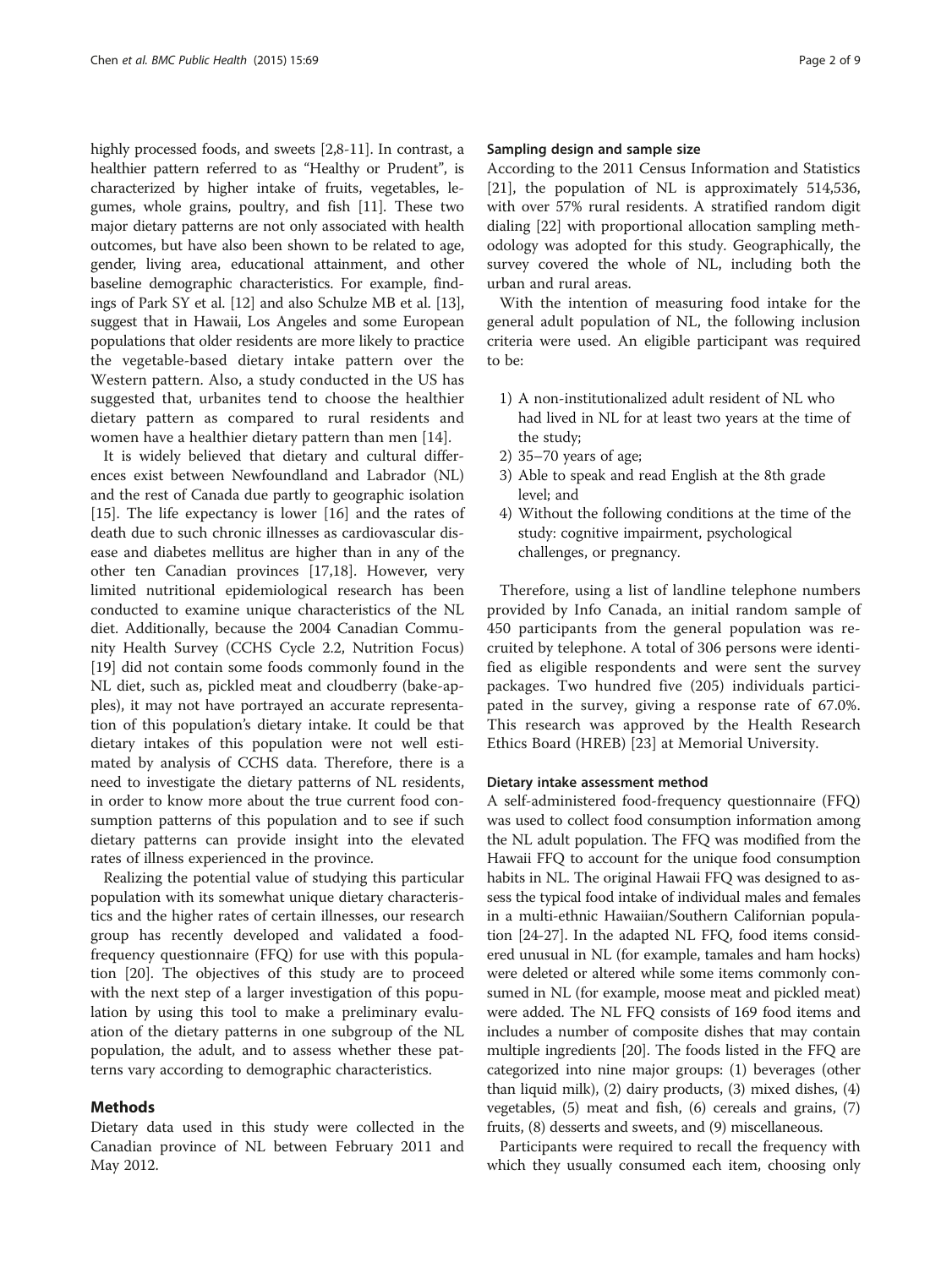one from the following options provided for each food/ beverage item: (1) serving per day, (2) serving per week, (3) serving per month, or (4) rarely or never. In addition, subjects were requested to indicate the number of servings habitually consumed at a single sitting. An "average" portion, a standard serving expressed in household measures or grams, was provided for each food item or beverage in the FFQ. Respondents who consumed an amount different than the "average" portion provided were given the option of choosing "smaller" or "larger" portion sizes. A smaller size was defined as a portion approximately 75% or less of the average portion size, while a larger one was approximately 125% or more of the average size.

If a food item was consumed on a seasonal basis, the respondent was not only asked to estimate the frequency of the food item consumed during its season, expressed as times per day/week/month, or never/rarely, but also to indicate the length of the particular food's season (for example, consuming cloudberry 2 times per week for 3 months only).

Demographic information–age, gender, size of community, marital status, employment status, level of education, and smoking habits–was collected by telephone interview. The current study involved the secondary analysis of data collected for FFQ validation. Thus, certain potential confounding factors of interest were not available to us.

#### Data analysis

According to the nutritional characteristics and the usual frequency of consumption in this population, the 169 food items in the FFQ were grouped into 39 predefined categories based on the role of each food in the diet. Several foods (for example, eggs, beer, jam, and pies) comprised their own groups since they were considered inappropriate for combination. Nutrient intakes for individuals were calculated using the Elizabeth Stewart Hands and Associations (ESHA) Food Processor database software [[28](#page-7-0)], and were adjusted for total energy intake with the use of the residual method [\[29\]](#page-7-0) to obtain factors uncorrelated with total energy intake. If a participant reported consuming food that was not present in the database, the most appropriate alternative was chosen through a discussion with the research team or by consultation with academic nutrition experts.

Exploratory factor analysis of the reported number of servings of the various food groups was used to define the food consumption patterns within this population. The terms 'Principal component analysis' and 'exploratory factor analysis' are used interchangeably in much of the literature. To be consistent with our previous work, only the term—'exploratory factor analysis' was used in this study. Bartlett's Test of Sphericity (BTS) and the

Kaiser-Meyer-Olkin (KMO) measurement of sample adequacy were used to verify the appropriateness of factor analysis. Exploratory factor analysis was used for factor extraction. Factors were also orthogonally rotated (Varimax option) to achieve simpler structure with greater interpretability. Factors were retained based on the following criteria: factor eigenvalue > 1.35, identification of a break point in the scree plot, the proportion of variance explained, and factor interpretability [[30](#page-7-0)]. The strength and direction of the associations between the patterns and food groups were described through a rotated factor loading matrix. Items were considered to load on a factor if they had a factor loading >0.5 [[31\]](#page-7-0). Each individual received a factor score calculated for his/her dietary pattern to indicate the extent to which the diet corresponded to that pattern.

Univariate analyses and multivariable linear regression models were used to assess the associations between participants' dietary patterns and demographic variables, with factor scores of each dietary pattern being the dependent variable. Because four dietary patterns were derived for this sample, four linear regression models were fitted to explore the associations. Those demographic factors were coded and entered into linear regression models as independent variables. Details are as following: age in years (1: 35–40, 2: 41–50, 3: 51–60, 4: 61–70), gender (1: female, 2: male), size of the participant's community (1: less than 10,000, rural area; 2: more than 10,000, urban area), education attainment (1: some school but no high school certificate, 2: high school certificate, 3: post-secondary education), marital status (1: single, 2: separated/divorced, 3: widowed, 4: married/living together), and current smoker (1: yes, 2: no).

Pearson's correlation coefficients were calculated between the factor scores of each pattern and energyadjusted nutrient intakes so that the correlation between dietary patterns and specific nutrient intakes could be studied. Statistical analyses were performed using the Statistical Analysis System (SAS, version 9.2) software and the Statistical Package for Social Science (SPSS, version 10.5). Differences with  $p$ -value <0.05 were considered to be statistically significant.

#### Ethical consideration

This research was approved by the HREB at Memorial University of Newfoundland. (Reference number 14.098).

# Results

## Demographic information

Out of a total of 205 questionnaires received by June 2012, we excluded participants who had left over 20 continuous items blank on the FFQ  $(n = 5)$  and those who reported energy intakes outside the range of  $500-5000$  kcal (n = 8).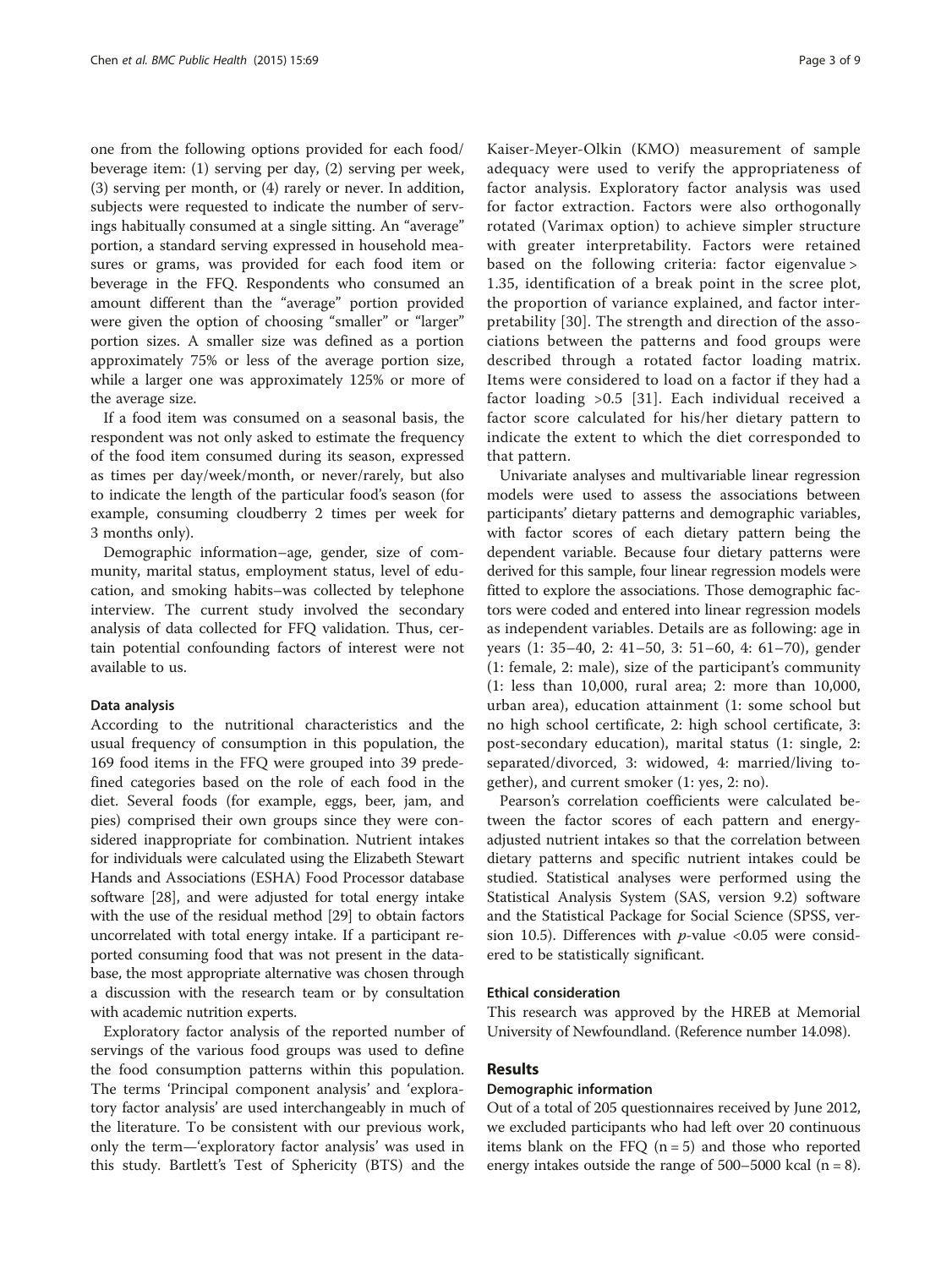The latter exclusion matches the exclusionary rules for food-frequency questionnaire data used by Willett [[29](#page-7-0)]. The remaining 192 respondents were involved in all further analyses. Comparison of selected demographic characteristics between respondents and non-respondents were made, with the only significant difference being the age profile of responders (35 to 40 years, 9%; 41 to 50 years, 24%; 51 to 60 years, 41%; 61 to 70 years, 26%) and non-responders (35 to 40 years, 16%; 41 to 50 years, 34%; 51 to 60 years, 32%; 61 to 70 years, 18%), p = 0.0032. Based on these differences we conducted a separate factor analysis with respondent data weighted to the age profile of the NL population. Results demonstrated little meaningful difference between weighted and un-weighted analysis.

Table 1 presents the social and demographic characteristics of the study sample. The sample consisted of 43 men and 149 women, aged 35 to 70 years, with a mean age of  $55.0 \pm 8.7$  years. Most participants were nonsmokers (82.8%) and had completed post-secondary education (59.4%). When stratified by gender, no significant differences in demographic characteristics were found between groups (data not shown).

# Factor analysis

The observed KMO was 0.602 and therefore the sample was considered to be adequate for factor analysis. The BTS was significant ( $p < 0.001$ ), indicating homogeneity of variance by the food consumed. Figure [1](#page-4-0) shows the scree plot of eigenvalues for each factor. The first four eigenvalues, which were 3.53, 3.25, 1.85, and 1.44 respectively, dropped substantially. After the fifth factor (1.29), the values remained more consistent (1.28 for the sixth and 1.02 for the seventh factor). As a result, a 4-factor solution was selected. These four factors accounted for 63% of the variability of food consumption within the sample. Some studies have found that factor solutions differ by gender [\[1](#page-7-0)[,32](#page-8-0)]. Therefore, we conducted factor analyses separately for men and women. We found no difference in the number of food consumption patterns between genders (data not shown).

The four retained factors were identified as four dietary patterns and were labelled Meat, Vegetable/fruit, Fish and Grain, according to the results obtained from the factor loading matrix (Table [2\)](#page-5-0), where a higher factor loading of a given food group indicates a greater contribution of that food group to the specific pattern. We named the first pattern Meat, since it is characterized by a high consumption of red meat, cured/processed meat, and cured/processed red meat. Conversely, the Vegetable/ fruit pattern has an emphasis on several vegetable/fruit groups, including greens, tomato sauce, berries, and other vegetables. The Fish pattern indicates a preference for fish and processed fish. The final pattern was labeled as Grain

|  | Page 4 of 9 |  |  |  |
|--|-------------|--|--|--|
|--|-------------|--|--|--|

| Table 1 Demographic characteristics of the study    |
|-----------------------------------------------------|
| participants from Newfoundland and Labrador general |
| adult population $(n = 192)$                        |

| <b>Characteristics</b>                     | n (%)       |
|--------------------------------------------|-------------|
| Age range (years)                          |             |
| 35-40                                      | 15 (7.8%)   |
| 41-50                                      | 42 (21.9%)  |
| $51 - 60$                                  | 77 (40.1%)  |
| 61-70                                      | 58 (30.2%)  |
| Gender                                     |             |
| Males                                      | 43 (22.4%)  |
| Females                                    | 149 (77.6%) |
| Living Area                                |             |
| Rural area                                 | 111 (57.8%) |
| Urban area                                 | 81 (42.2%)  |
| Education attainment                       |             |
| Some school but no high school certificate | 27 (14.0%)  |
| High school certificate                    | 51 (26.6%)  |
| Post-secondary education                   | 114 (59.4%) |
| Marital status                             |             |
| Single                                     | 15 (7.8%)   |
| Separated/divorced                         | 18 (9.4%)   |
| Widowed                                    | 8 (4.2%)    |
| Married/living together                    | 151 (78.6%) |
| Current Employment                         |             |
| Part-time                                  | 16 (8.3%)   |
| Full-time                                  | 74 (38.5%)  |
| Seasonal                                   | 15 (7.8%)   |
| Not employed                               | 84 (43.8%)  |
| Retired                                    | 61 (31.8%)  |
| Not retired                                | 21(11.0%)   |
| No answer provided                         | 2(1%)       |
| Unusable data                              | 3(1.6%)     |
| Currently smoking daily                    |             |
| Smoker                                     | 33 (17.2%)  |
| No                                         | 159 (82.8%) |
| Previous smoking daily                     |             |
| Yes                                        | 84 (43.8%)  |
| No                                         | 75 (39.0%)  |
| N/A                                        | 33 (17.2%)  |

because of the high positive loadings in whole grains, cereals, and grains, and negative loadings in the groups containing beer, white wine, and coffee.

## Linear regression analysis

The results from the multivariate regression analysis shown in Table [3](#page-5-0) indicated that the overall models,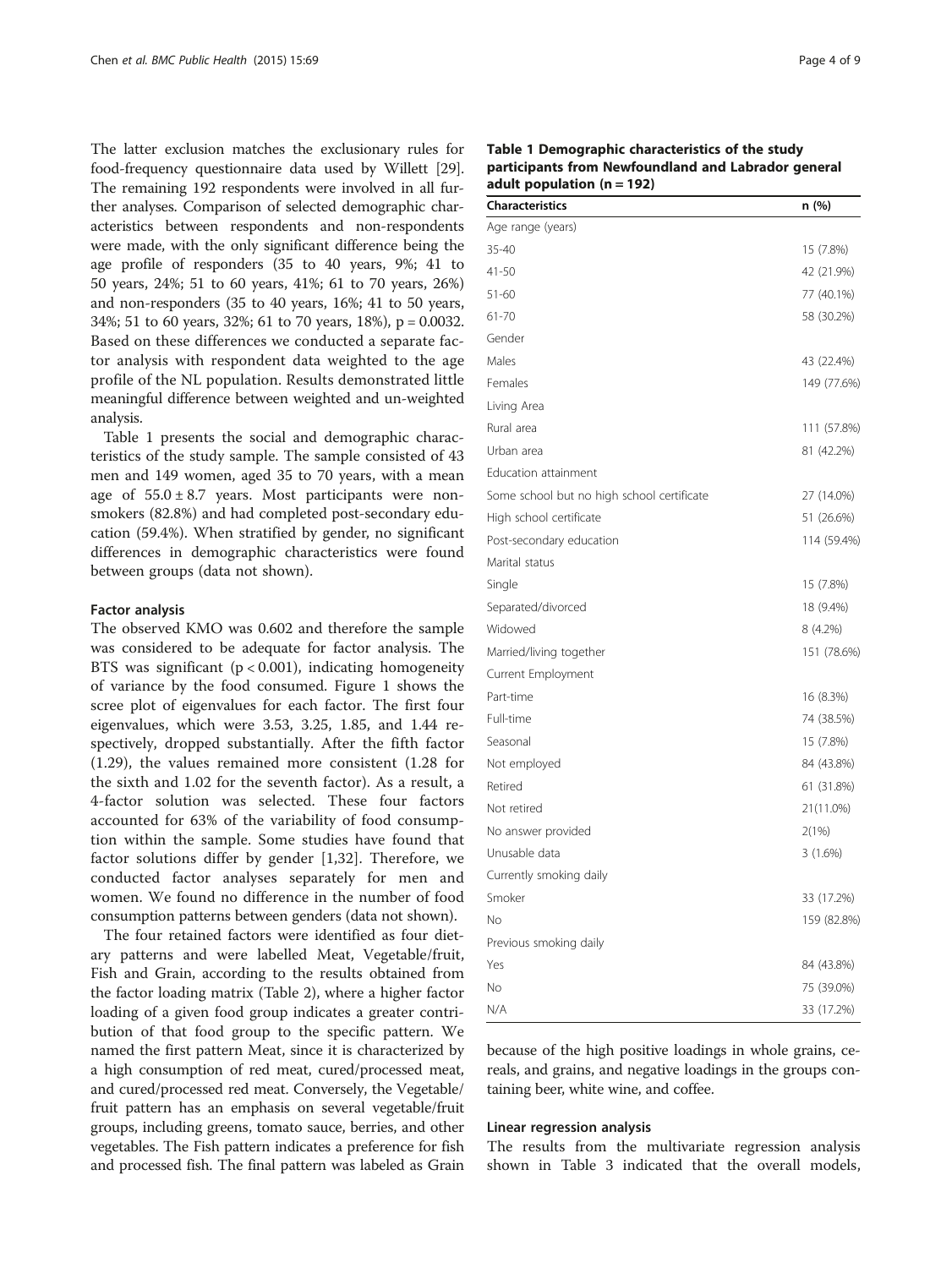<span id="page-4-0"></span>

which included all demographic information, were significant for the Meat (F = 3.28), Fish (F = 2.42), and Grain  $(F = 6.81)$  patterns, while the model fitted for Vegetable/fruit pattern  $(F = 2.10)$  is not significant. Older people are more likely to choose Grain pattern but less likely to have a Meat pattern. Male participants are more likely to exhibit the Meat and Fish patterns. Current smokers and those married/living together prefer the Grain pattern. The rest of the demographic factors were not related to the scores for any pattern.

The association of the factor scores for each dietary pattern with total energy and energy-adjusted nutrient intakes are illustrated in Table [4](#page-5-0). Scores of the Meat pattern have positive significant association with total energy, fat, sodium, cholesterol, and calcium intakes, as well as significant negative associations with carbohydrate and fibre intakes. The Vegetable/fruit pattern scores were positively correlated with total energy, fiber, and sodium. With the Fish pattern, the higher the factor scores, the higher the protein intake and the lower the fat intake. The grain pattern was characterized by high intakes of total energy, carbohydrates, and calcium, but with low intakes of sodium, fat, and cholesterol. Pearson's correlation coefficients between factor scores of each dietary pattern and absolute nutrient intakes were also calculated. According to the results, correlations between factor scores of each dietary pattern and absolute nutrient intakes are similar in magnitude to those between factor scores and energyadjusted nutrient intakes.

# **Discussion**

Although the NL diet is known to be unique and is suspected to play an important role in the high incidence for several diseases, there have been no studies that systematically assess NL dietary patterns. Results from the present study added new knowledge that contributes

to future nutritional epidemiological research. We identified four major dietary patterns, Meat, Vegetable/fruit, Fish, and Grain, from a sample of the adult population of NL. The total variance explained by the four aforementioned food patterns was 63%, with the largest variance, 22%, being explained by the Meat pattern. After fitting two linear regression models to explore the associations between factor scores of dietary patterns and demographic factors, no main effect of the demographic factors on the Meat pattern was found. Associations between education attainment and Vegetable/ fruit, gender and fish, age/marital status and Grain pattern were found.

The Meat pattern, with a high consumption of red meat, processed/cured meat, and processed/cured red meat, is similar to the set of food items referred to as the Western pattern in many previous studies [\[33,34](#page-8-0)]. This pattern has been reported to have associations with adverse outcomes such as cancer [\[35](#page-8-0)], cardiovascular diseases [\[14,](#page-7-0)[36\]](#page-8-0), and obesity [\[2\]](#page-7-0). The second pattern identified in the current study, Vegetable/fruit, is comparable to the Prudent and Vegetable/fruit patterns described in other studies [\[12,](#page-7-0)[33,37\]](#page-8-0). This pattern consists mainly of vegetables, tomato sauce, and fruits. Studies describe this pattern as the most desirable or healthy diet for a population, since it has been shown to be associated with a decreased risk of coronary heart disease [[38\]](#page-8-0), type 2 diabetes [\[33\]](#page-8-0), colorectal cancer [[39](#page-8-0)], and mortality for all groups who follow this dietary pattern. The Fish pattern, characterized by high consumption of fish and processed fish, seems to be unique to the NL population and is unlike any pattern described in other research. This phenomenon may be attributed to geographic isolation and the historical importance of the cod fishery in NL [[40\]](#page-8-0). The final pattern, Grains, shares common elements with the "cereals" or "cereal-based" patterns discussed in several previous publications [\[13,](#page-7-0)[41](#page-8-0)].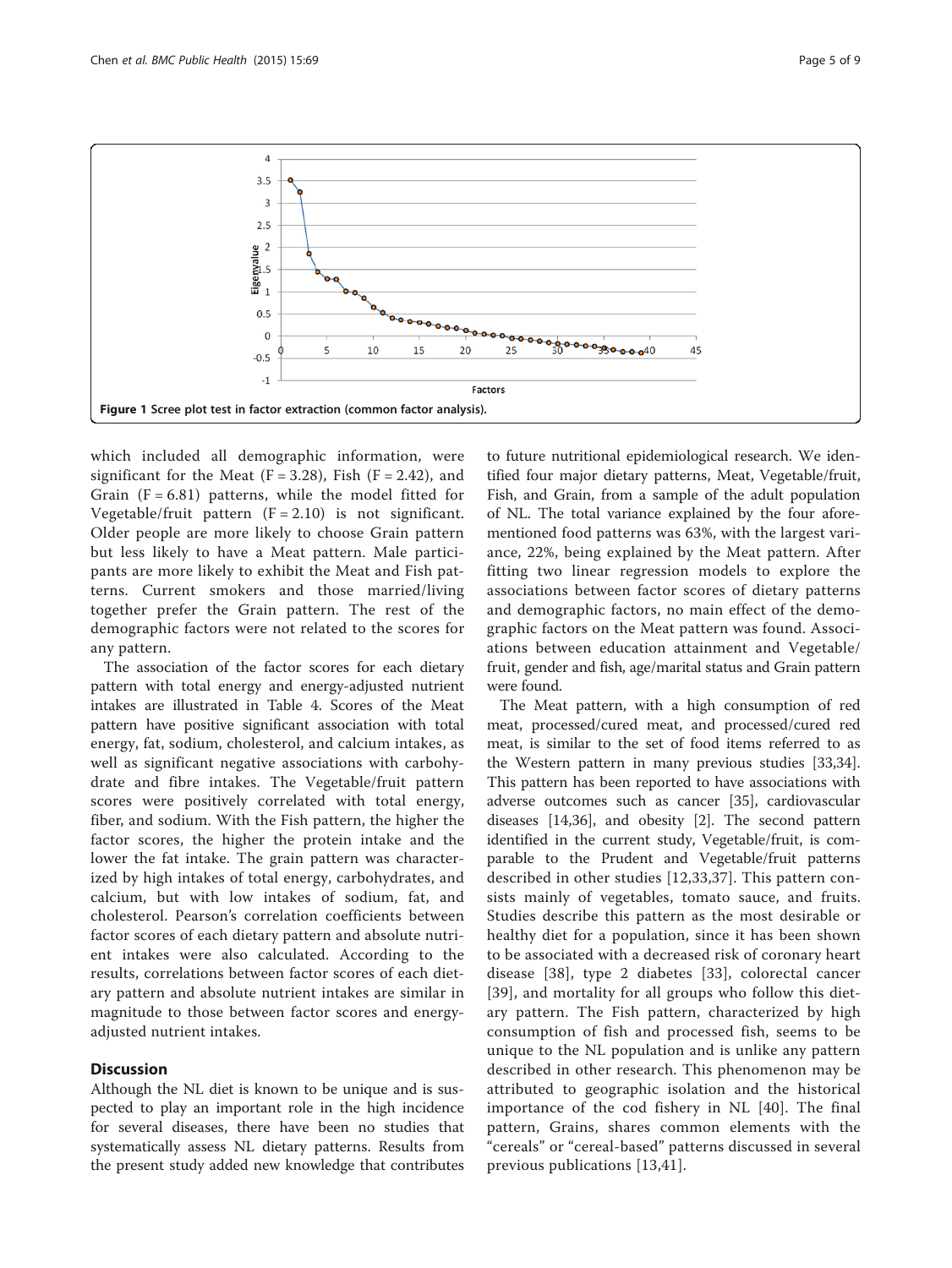<span id="page-5-0"></span>

| Table 2 Factor Loadings and Explained Variances (VAR)      |
|------------------------------------------------------------|
| for the Four Major Dietary Patterns identified in an adult |
| NL population, using a common factor analysis <sup>a</sup> |

| <b>Factor loading</b><br>Food groups |         |                 |         |         |
|--------------------------------------|---------|-----------------|---------|---------|
|                                      | Meat    | Vegetable/fruit | Fish    | Grain   |
| Milk                                 | $-0.16$ |                 | 0.18    | 0.43    |
| Yogurt                               |         | 0.30            |         | 0.32    |
| Coffee                               |         | 0.18            |         | $-0.31$ |
| Tea                                  |         |                 | 0.17    | 0.19    |
| Sugar                                |         |                 |         |         |
| Soft drinks                          | 0.42    |                 | $-0.15$ | $-0.20$ |
| Egg                                  | 0.16    |                 |         |         |
| Cheese                               |         | 0.25            |         |         |
| Mixed dishes                         | 0.32    |                 |         |         |
| Red meat                             | 0.83    |                 |         |         |
| Game                                 |         |                 | 0.21    |         |
| Cured/processed red meat             | 0.90    |                 |         |         |
| Cured/processed meat                 | 0.93    |                 | 0.20    |         |
| Poultry                              | 0.21    | 0.32            |         |         |
| Fish                                 | 0.22    | 0.16            | 0.78    |         |
| Processed fish                       | 0.31    |                 | 0.70    |         |
| Fruit juice                          |         | $-0.25$         |         | 0.38    |
| Other fruits                         |         | 0.34            |         | 0.30    |
| Root vegetables                      |         | 0.31            | 0.37    |         |
| Cruciferous vegetables               |         | 0.33            | 0.22    |         |
| Other greens                         |         | 0.68            |         |         |
| Beans, peas                          |         | 0.29            | 0.45    |         |
| Tomato sauce                         | 0.16    | 0.60            |         |         |
| Other vegetables                     |         | 0.75            | 0.23    |         |
| Total cereals and grains             | 0.16    | 0.17            |         | 0.55    |
| Whole grains                         |         | 0.30            |         | 0.52    |
| Desserts and sweets                  | 0.22    |                 |         | 0.21    |
| Vegetable juice                      |         |                 | 0.34    | 0.26    |
| Beer                                 |         |                 |         | $-0.24$ |
| White wine                           |         |                 |         | $-0.26$ |
| Red wine                             | $-0.18$ | 0.26            |         |         |
| Liquor                               |         |                 |         |         |
| Citrus                               |         | 0.20            | 0.17    | 0.20    |
| <b>Berries</b>                       | $-0.15$ | 0.50            |         |         |
| Dried fruit                          |         | 0.39            |         |         |
| Canned fruit                         | 0.16    |                 |         | 0.34    |
| Pies, tarts                          |         |                 |         |         |
| Jam, jelly                           |         |                 |         | 0.30    |
| Pickled vegetables                   |         |                 |         | 017     |
| Proportion of VAR explained (%)      | 22%     | 20%             | 12%     | 9%      |
| Cumulative VAR explained (%)         | 22%     | 42%             | 54%     | 63%     |

<sup>a</sup>Absolute values less than 0.15 were not listed and those above 0.50 indicated in bold to visually emphasize strength of association.

| Table 3 Association between various pattern scores and               |  |
|----------------------------------------------------------------------|--|
| selected demographic characteristics in this study                   |  |
| population as assessed by multivariate linear regression<br>analysis |  |

|                         | $M$ eat $^*$ | <b>Vegetable/fruit</b> | $Fish^*$ | $G$ rain <sup><math>#</math></sup> |
|-------------------------|--------------|------------------------|----------|------------------------------------|
| Age                     | $-0.15*$     | 0.10                   | 0.15     | $0.16*$                            |
| Gender                  | $0.18*$      | $-0.12$                | $0.18*$  | $-0.12$                            |
| Living area             | $-0.13$      | 0.06                   | 0.05     | $-0.07$                            |
| Education attainment    | $-0.05$      | 0.16                   | $-0.11$  | $-0.07$                            |
| Marital status          | $-0.06$      | 0.02                   | 0.02     | $-0.33*$                           |
| Currently smoking daily | $-0.11$      | 0.11                   | $-0.01$  | $0.22*$                            |

 $*β$  are significant at  $p < 0.05$ .

 $*$ indicates significant multivariate model (p < 0.05) included all the demographic information.

According to the results of linear regression analysis, the factor scores were associated with several demographic factors, including age, sex, marital status and current smoking status. Consistent with previous studies [[12,13\]](#page-7-0), age was found to have a negative relationship with the Western diet and a positive association with vegetable-based patterns. Older respondents in this study were less likely to follow the Meat pattern and more likely to follow the Fish pattern. However, no significant effect of age on the Vegetable/fruit pattern was observed. Previous studies have reported that women and urban residents tend to have higher loadings on healthy dietary patterns [[12-14\]](#page-7-0). Our results showed that women are likely to have lower scores for the Fish patterns. Moreover, our findings indicated that living in urban or rural areas and attaining a high level of formal education are not associated with individuals' dietary patterns. This is inconsistent with Park's [[12\]](#page-7-0) results, which suggest that individuals with higher scores for a healthy dietary pattern tend to be more educated than those scoring lower. The results from our study pertaining to marital status support a hypothesis that dietary patterns may be influenced by marital status [\[42\]](#page-8-0). Those who self-reported as being married and/or living

# Table 4 Pearson's correlation coefficients of dietary pattern scores with total energy and energy-adjusted nutrient intakes

|                  | Meat      | Vegetable/fruit | Fish      | Grain     |
|------------------|-----------|-----------------|-----------|-----------|
| Energy           | $0.39***$ | $0.38***$       | $0.28***$ | $0.55***$ |
| Protein (g)      | 0.12      | 0.12            | $0.31***$ | 0.09      |
| Carbohydrate (g) | $-0.26**$ | $-0.10$         | 0.10      | $0.40***$ |
| Fiber (g)        | $-0.29**$ | $0.59***$       | $0.23***$ | 010       |
| Fat $(q)$        | $0.18*$   | 0.05            | $-0.24**$ | $-0.32**$ |
| Na (mg)          | $0.36***$ | $0.22***$       | $0.27***$ | $-0.10$   |
| Cholesterol (mg) | $0.22***$ | $-0.05$         | 0.11      | $-0.05$   |
| Calcium (mg)     | $-0.36**$ | 0.04            | 0.03      | $0.32***$ |

Correlation is significant at  $p < 0.05$  and  $\frac{4+p}{p} < 0.01$ .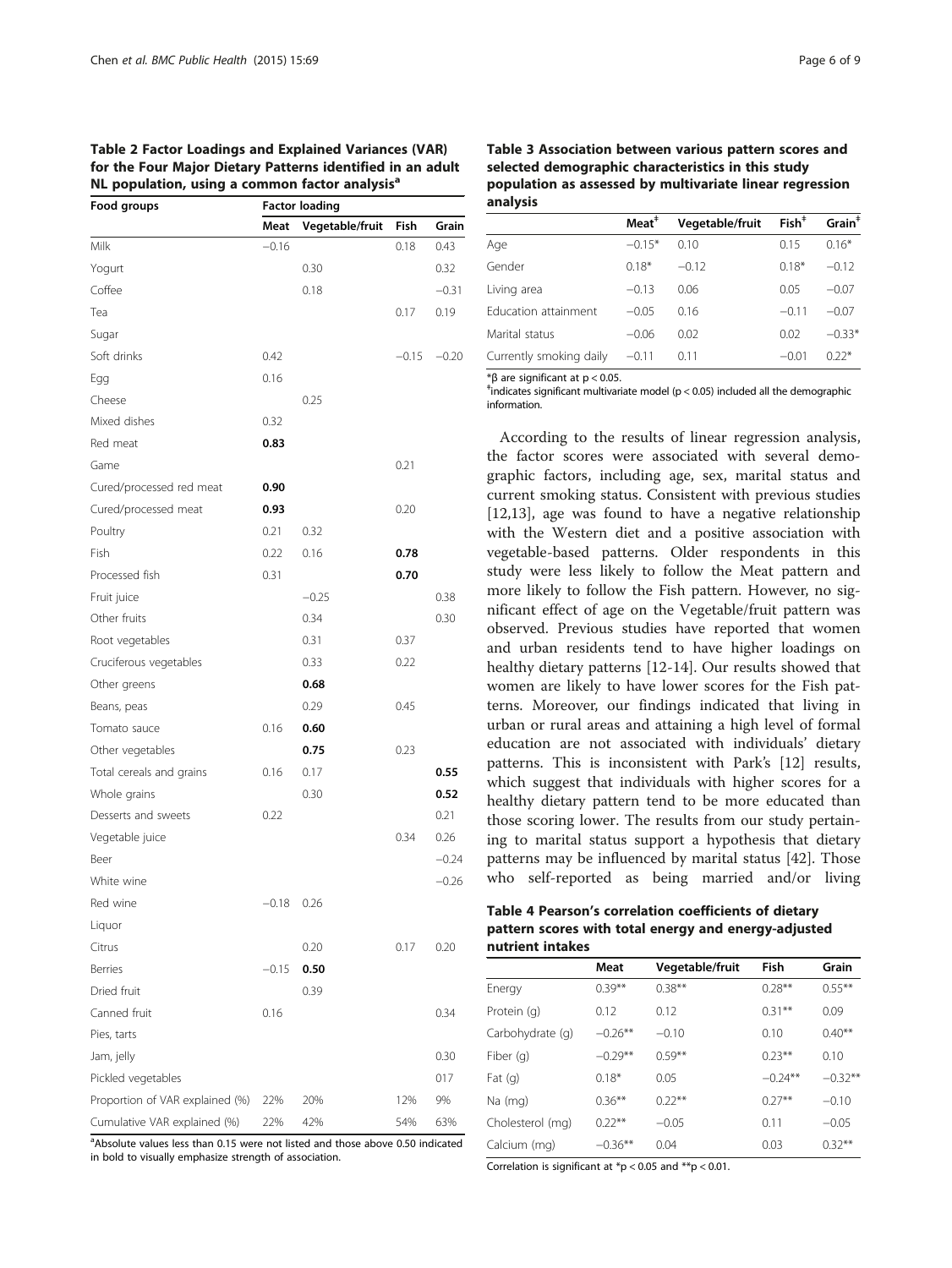together were more likely to choose the Grain pattern than those who were single and/or divorced, or widowed. No significant correlation was found between marital status and other food patterns. Finally, current daily smoking daily was positively associated with the Grain pattern in our study. This contrasts with the results of some other studies [[12](#page-7-0),[13](#page-7-0)].

Dietary pattern analysis has been criticized by some due to predefined food groups and self-labeling factors based on an investigator's own interpretation of the data. The present study attempted to further characterize such factors and explain the labeling by calculating the correlation of the patterns' scores with total energy and energy-adjusted nutrient intakes. Similar to the results of the majority of studies which have investigated dietary patterns, the Meat pattern (similar to the Western pattern proposed in other studies) was associated with higher energy, fat, cholesterol, and sodium, as well as lower carbohydrate and fiber. Our Vegetable/fruit pattern was very similar to the Prudent pattern described in other research and correlated with high fiber intake [[12,](#page-7-0)[33,37,43\]](#page-8-0).

There are some limitations to the present study. The use of factor analysis requires some arbitrary decisionmaking regarding the assignment of foods to food groups, the number of retained factors, the method of rotation, and the labels of components [\[44](#page-8-0)]. While factor analysis using predefined food groups is commonly used in nutritional epidemiological research [[1,2,](#page-7-0)[45\]](#page-8-0), it is potentially useful to compare differences when using predefined food groups versus the raw food items. As part of a sensitivity analysis, we also conducted factor analysis based on the 169 original food items in the FFQ, which only explains 16% of total variation. Thus, we believe the predefined food group approach is both more practically meaningful and statistically advantageous. Secondly, the FFQ, although a useful tool to measure dietary exposures, requires participants to recall their past dietary habits, often one or two years prior to the investigation. Consequently recall bias and social desirability bias are unavoidable. Thirdly, while aids were provided, participants were asked to self-report their eating habits. Information bias may have resulted especially when estimate of quantities of foods consumed are considered. Potential selection bias may exist because people who agree to participate in diet-health study are more likely to have an interest in healthy lifestyles and to practice healthier eating behaviours. As for any crosssectional study, the researchers do not know how well findings, in this case dietary patterns, reflect population bahaviours of the past or future. Additionally, this study was based on secondary data analyses and so we were constrained from exploring the association between some potentially important demographic factors and

factor scores, such as obesity. Use of secondary data also means that the researchers did not conduct sample size calculations, participants' recruitment, and power analysis for this study.

The fast growth of mobile phone only users in the past two decades poses a great challenge to the traditional random-digital-dialing recruitment approach. Because our study participants were recruited through land-line phones, mobile phone only users would have been missed. According to Statistics Canada, 56% of all Canadian households used landline phones in 2013 [\[46](#page-8-0)]. Phone use is strongly patterned by age. Among households with members under 35 years of age, the percentage using cell phones only is much lower than among those households with members aged over 55 (60.6% vs. 6.4%) [\[46](#page-8-0)]. Given the study participants were aged 35 to 70 years, it might therefore be expected that the lower proportion of younger participants compared to the NL population might be due to both non-response in this age group as well as patterns of phone ownership.

Although we were faced with challenges and our study may not be powered to address the study objectives, it has several strengths. First, our subjects belongs to an understudied group with unique experiences/characteristics which when studied could potentially contribute to the understanding of that important association between dietary intakes and health status. Not only did we have access to this group of respondents but we had access to a tool developed specifically for use with the NL adult population and this tool, an FFQ, has been pretested to have a moderate measure of relative validity. In addition, few studies have considered gender differences as they pertain to food consumption patterns. We conducted factor analyses stratified for different genders, though no significant difference was found. Plus, as significant difference in age groups was found between respondents and non-respondents, to further estimate and adjust the effect of age, we conducted sample weights and weighted factor analysis based on 2011 census data in NL. Results suggest that there is no considerable difference between weighted and nonweighted analysis. Finally, we not only labelled the retained four factors but also explained the correlations between specific nutrient intakes and factor scores behind the labels that are emphasized by Slattery [[47](#page-8-0)].

This study is an initial attempt to utilize our newly developed FFQ with a population subgroup at a higher risk of ill health in many regards as compared to other Canadian adults. This preliminary investigation has identified food patterns which characterize the consumption pattern of adult residents of NL. Future research is required to verify that these patterns truly represent the larger population of the province. Comparison of these dietary patterns with those practiced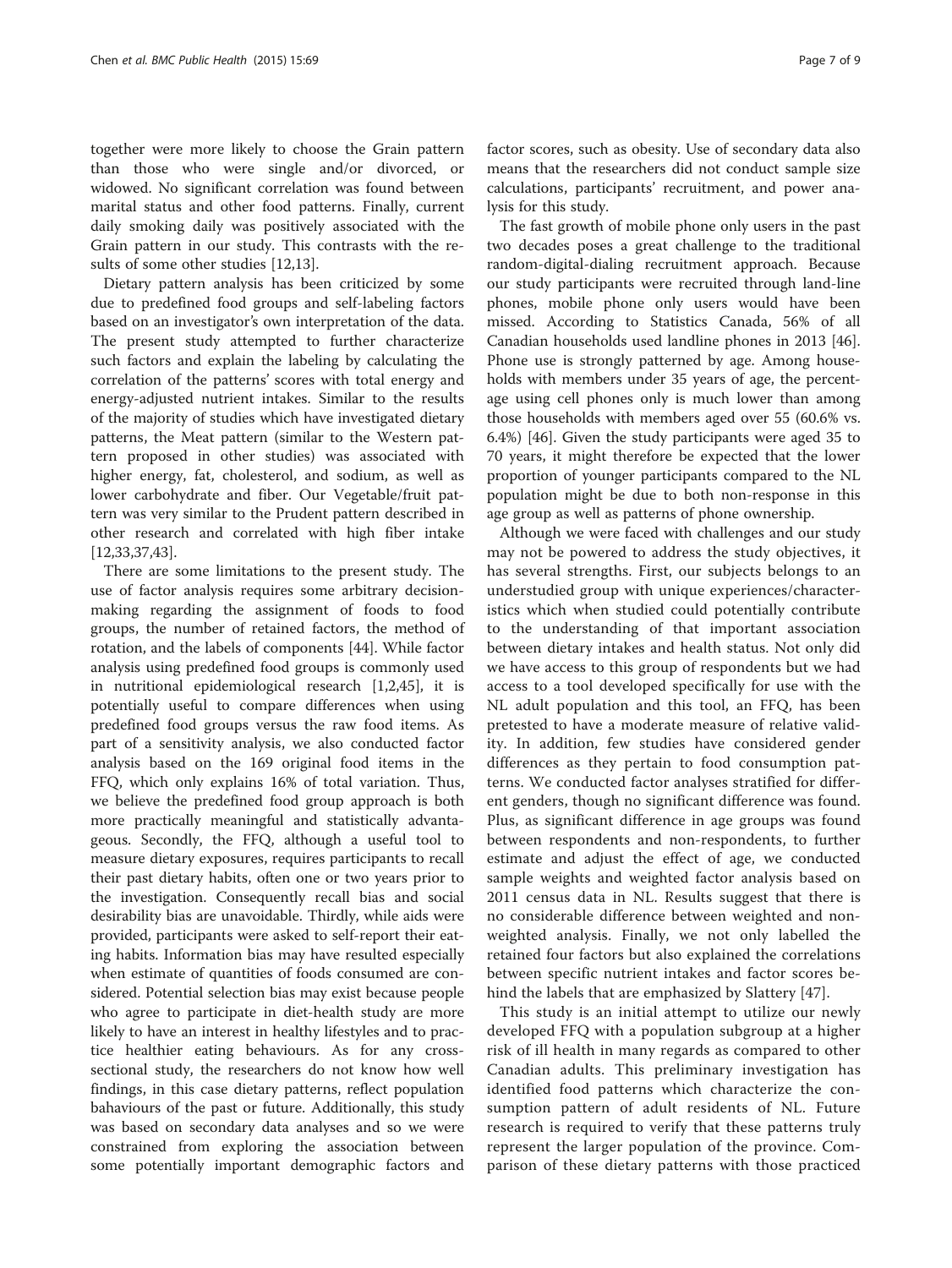<span id="page-7-0"></span>in other regions of the country could be informative. Further investigations into the unique Fish pattern identified by this study could also prove to be valuable.

# Conclusion

In conclusion, the present study provides an initial investigation into the dietary patterns practically adult residents of NL, a subgroup of the Canadian population with comparatively high rates of such diseases as cardiovascular disease and diabetes mellitus. We identified four major food consumption patterns in this population: Meat, Vegetable/fruit, Grain, and Fish, the latter of which has not yet been identified in studies of dietary intake patterns in other geographic areas.

#### Abbreviations

NL: Newfoundland and Labrador; FFQ: Food-frequency Questionnaire; CCHS: Canadian Community Health Survey; ICEHR: Interdisciplinary Committee on Ethics in Human Research; ESHA: Elizabeth Stewart Hands and Associations; BTS: Bartlett's Test of Sphericity; KMO: Kaiser-Meyer-Olkin; SAS: Statistical Analysis System; SPSS: Statistical Package for Social Science.

#### Competing interests

The authors of this paper indicated no competing interests.

#### Author's contributions

PPW contributed to the conception and design of this manuscript. ZC analyzed the data and drafted the first version of the manuscript. PPW, BR, AR, JC, JY, and NB subsequently revised the manuscript. ZC and LL were responsible for the collection and had full access to the data. All the authors provided final approval.

#### Author's information

PW is a professor of epidemiology, and BR is a professor of dietetics/nutrition. RY is the manager of Health Research Unit. They are faculties of Memorial University of Newfoundland (MUN). ZC is a current MSc (Master of Science in Community Health) student in MUN; LL, JC, and NB are gradated master students in MUN. JY is a lecturer in Tianjin Medical University, China, who was working with others one year as a visiting scholar.

#### Acknowledgement

As this work is part of ZC's thesis project, she would greatly appreciate the financial support from Faculty of Medicine, Memorial University of Newfoundland, awarding by Dean's Fellowship and Shree Mulay Community Health Graduate Student Award. Secondly, we would greatly thank Newfoundland and Labrador Center for Applied Allied Health Research who provided support to ZC's master program. Finally, we would also wish to extend our appreciation to all study participants for their time, efforts, cooperation and being part of the success.

#### Received: 18 June 2014 Accepted: 15 January 2015 Published online: 31 January 2015

#### References

- Langsetmo L, Poliquin S, Hanley DA, Prior JC, Barr S, Anastassiades T, et al. Dietary patterns in Canadian men and women ages 25 and older: relationship to demographics, body mass index, and bone mineral density. BMC Musculoskelet Disord. 2010;11:20.
- 2. Naja F, Nasreddine L, Itani L, Chamieh MC, Adra N, Sibai AM, et al. Dietary patterns and their association with obesity and sociodemographic factors in a national sample of Lebanese adults. Public Health Nutr. 2011;14(9):1570–8.
- 3. Hu FB. Dietary pattern analysis: a new direction in nutritional epidemiology. Curr Opin Lipidol. 2002;13(1):3–9.
- 4. Sheikholeslam R. Food consumption pattern and nutritional problems in the Islamic Republic of Iran. Nutr Health. 2001;15(1):69–70.
- 5. Bedard A, Goulet J, Riverin M, Lamarche B, Lemieux S. Effects of a dietary intervention promoting the adoption of a Mediterranean food pattern on

fast-food consumption among healthy French-Canadian women. Br J Nutr. 2010;104(11):1662–5.

- 6. Nesbitt A, Majowicz S, Finley R, Pollari F, Pintar K, Marshall B, et al. Food consumption patterns in the Waterloo Region, Ontario, Canada: a cross-sectional telephone survey. BMC Public Health. 2008;8:370.
- 7. Norimah Jr AK, Safiah M, Jamal K, Haslinda S, Zuhaida H, Rohida S, et al. Food consumption patterns: findings from the Malaysian Adult Nutrition Survey (MANS). Malays J Nutr. 2008;14(1):25–39.
- 8. Kjollesdal MR, Holmboe-Ottesen G, Mosdol A, Wandel M. The relative importance of socioeconomic indicators in explaining differences in BMI and waist:hip ratio, and the mediating effect of work control, dietary patterns and physical activity. Br J Nutr. 2010;104(8):1230–40.
- 9. Horn LV, Tian L, Neuhouser ML, Howard BV, Eaton CB, Snetselaar L, et al. Dietary patterns are associated with disease risk among participants in the Women's Health Initiative Observational Study. J Nutr. 2012;142(2):284–91.
- 10. Fung TT, Schulze M, Manson JE, Willett WC, Hu FB. Dietary patterns, meat intake, and the risk of type 2 diabetes in women. Arch Intern Med. 2004;164(20):2235–40.
- 11. Kant AK. Dietary patterns: biomarkers and chronic disease risk. Appl Physiol Nutr Metab. 2010;35(2):199–206.
- 12. Park SY, Murphy SP, Wilkens LR, Yamamoto JF, Sharma S, Hankin JH, et al. Dietary patterns using the Food Guide Pyramid groups are associated with sociodemographic and lifestyle factors: the multiethnic cohort study. J Nutr. 2005;135(4):843–9.
- 13. Schulze MB, Hoffmann K, Kroke A, Boeing H. Dietary patterns and their association with food and nutrient intake in the European Prospective Investigation into Cancer and Nutrition (EPIC)-Potsdam study. Br J Nutr. 2001;85(3):363–73.
- 14. Kerver JM, Yang EJ, Bianchi L, Song WO. Dietary patterns associated with risk factors for cardiovascular disease in healthy US adults. Am J Clin Nutr. 2003;78(6):1103–10.
- 15. Eating Healthier in Newfoundland and Labrador: Provincial Food and Nutrition Framework and Action Plan. In: Government of Newfoundland and Labrador; 2006.
- 16. Life expectancey at birth, by sex, by province. In: Statistics Canada; 2012.
- 17. Health fact sheet-diabetes, 2013. In: Statistics Canada; 2013.
- 18. CANSIM Table 102–0552. Deaths and mortality rate, by selected grouped causes and sex, Canada, provinces and territories. In: Statistics Canada; 2014.
- 19. Canadian Community Health Survey Cycle 2.2, Nutrition Focus. [\[http://www.](http://www.hc-sc.gc.ca/fn-an/surveill/nutrition/commun/cchs_focus-volet_escc-eng.php) [hc-sc.gc.ca/fn-an/surveill/nutrition/commun/cchs\\_focus-volet\\_escc-eng.php\]](http://www.hc-sc.gc.ca/fn-an/surveill/nutrition/commun/cchs_focus-volet_escc-eng.php)
- 20. Liu L, Wang PP, Roebothan B, Ryan A, Tucker CS, Colbourne J, et al. Assessing the validity of a self-administered food-frequency questionnaire (FFQ) in the adult population of Newfoundland and Labrador, Canada. Nutr J. 2013;12:49.
- 21. Statistics Canada. St. John's, Newfoundland and Labrador (Code 1001519) and Newfoundland and Labrador (Code 10) (table). In: Census Profile. 2011 Census. Ottawa: Statistics Canada Catalogue no. 98-316-XWE; 2012. Released October 24, 2012. [http://www12.statcan.gc.ca/census-recensement/](http://www12.statcan.gc.ca/census-recensement/2011/dp-pd/prof/index.cfm?Lang=E) [2011/dp-pd/prof/index.cfm?Lang=E](http://www12.statcan.gc.ca/census-recensement/2011/dp-pd/prof/index.cfm?Lang=E) (accessed January 22, 2015).
- 22. Wang PP, Dicks E, Gong X, Buehler S, Zhao J, Squires J, et al. Validity of random-digit-dialing in recruiting controls in a case–control study. Am J Health Behav. 2009;33(5):513–20.
- 23. Interdisciplinary Committee on Ethics in Human Research. [\[http://www.mun.](http://www.mun.ca/research/researchers/ethics_committee.php) [ca/research/researchers/ethics\\_committee.php\]](http://www.mun.ca/research/researchers/ethics_committee.php)
- 24. Fluge O, Gravdal K, Carlsen E, Vonen B, Kjellevold K, Refsum S, et al. Expression of EZH2 and Ki-67 in colorectal cancer and associations with treatment response and prognosis. Br J Cancer. 2009;101(8):1282–9.
- 25. Takata Y, Maskarinec G, Franke A, Nagata C, Shimizu H. A comparison of dietary habits among women in Japan and Hawaii. Public Health Nutr. 2004;7(2):319–26.
- 26. Stram DO, Longnecker MP, Shames L, Kolonel LN, Wilkens LR, Pike MC, et al. Cost-efficient design of a diet validation study. Am J Epidemiol. 1995;142(3):353–62.
- 27. Stram DO, Hankin JH, Wilkens LR, Pike MC, Monroe KR, Park S, et al. Calibration of the dietary questionnaire for a multiethnic cohort in Hawaii and Los Angeles. Am J Epidemiol. 2000;151(4):358–70.
- 28. ESHA Food Processor. [\[http://www.esha.com/foodprosql\]](http://www.esha.com/foodprosql)
- 29. Willett W. Nutritional epidemiology. 2nd ed. New York: Oxford University Press; 1998.
- 30. Kline P. An easy guide to factor analysis. London; New York: Routledge; 1994.
- 31. Hair JF. Multivariate data analysis. Upper Saddle River, N.J: Prentice Hall; 1998.